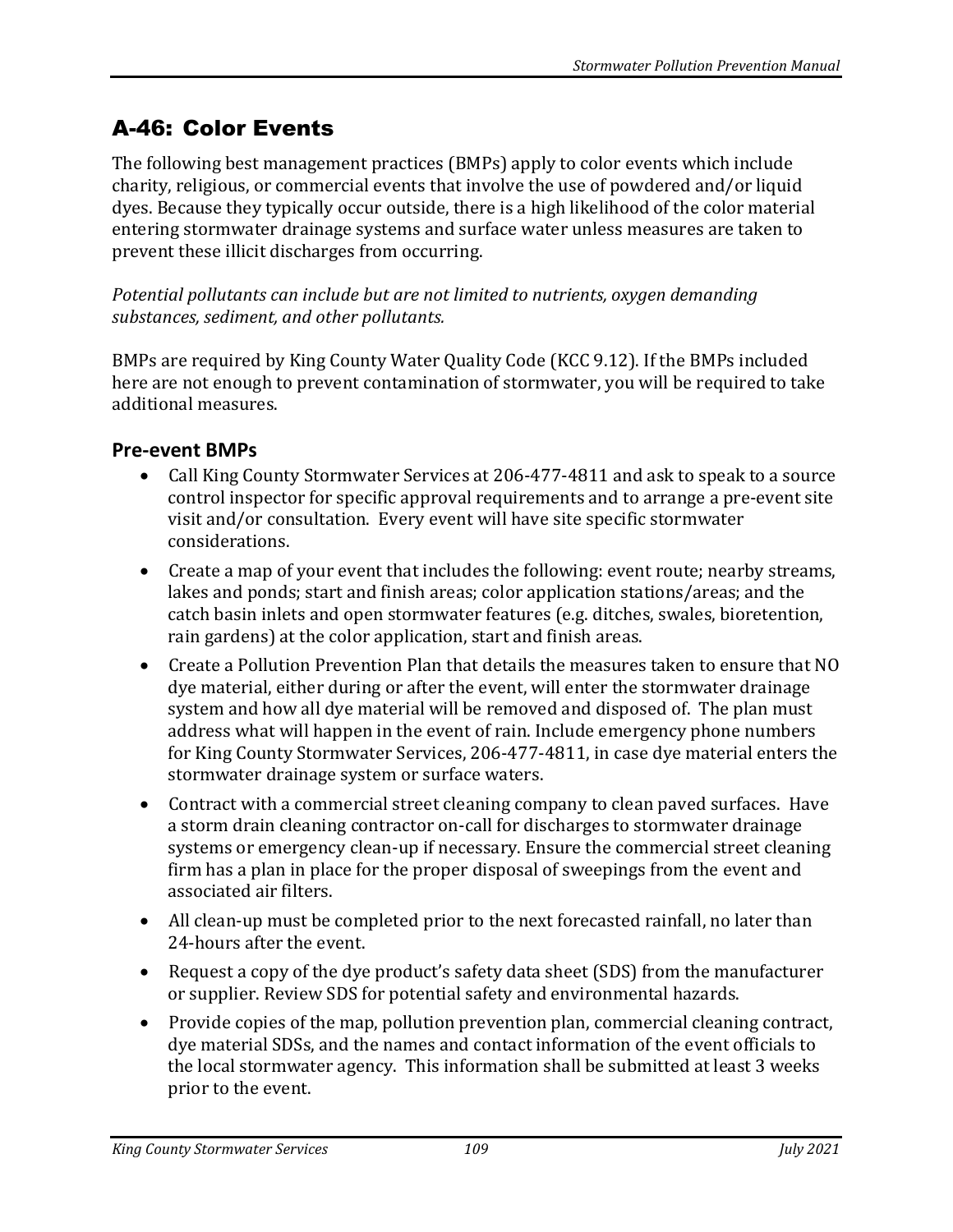- Preventing runoff from entering storm drain systems and water bodies:
- Protect storm drains by using berms and covering the drains with tarps or catch basin covers.
- Prohibit participants from throwing dye within 100 feet of any stream, ditch, or water body.
- Set up color stations at least 100 feet away from any stream, ditch, or water body.
- The route, start, finish, and color application stations must be at least 100' away from any permeable pavement or the permeable pavement must be completely covered.
- If the event will be held on a small, contained area, cordon off the area and place enough covers on the ground to cover the entire site. If possible, contain the color application to grassy areas where ground covers are unnecessary.

#### **Event clean-up BMPs**

- Dry off tarps and stained wet pavement with towels or absorbent pads.
- Use brooms or street sweepers to clean up paved areas. The fineness of the material may require sweepers with dust control systems.
- Use care when removing berms, covers and tarps to ensure no dye enters the storm drains.
- Do not use blowers to move dye material.
- Do not use hoses or pressure washers to rinse excess dye off of tarps, sidewalks, or paved areas.
- If it becomes necessary to use water to clean surfaces, all the water must be collected and disposed of to the sanitary sewer system, with approval from the local sewer agency.
- Call King County Stormwater Services immediately (24/7) if any colored water enters a stormwater drainage system or water body.
- All litter and debris must be picked up and properly disposed of.
- "Biodegradable" and "non-toxic" do NOT mean that a substance can go into stormwater drainage systems or water bodies. The dye material can harm aquatic organisms by altering water quality and chemistry. State and federal environmental laws require local jurisdictions to prohibit non-stormwater discharges to storm drains. Dye material and any wash water are prohibited non-stormwater discharges.

## **Additional Information**

- *Stormwater Pollution Prevention Manual*, Chapter 5: Information Sheets
	- o [Catch Basin Insert](https://your.kingcounty.gov/dnrp/library/water-and-land/stormwater/stormwater-pollution-prevention-manual/catch-basin-inserts-jul21.pdf)
	- o [Containment](https://your.kingcounty.gov/dnrp/library/water-and-land/stormwater/stormwater-pollution-prevention-manual/containment-jul21.pdf)
	- o [Controlling and Collecting Contaminated Runoff](https://your.kingcounty.gov/dnrp/library/water-and-land/stormwater/stormwater-pollution-prevention-manual/controlling-and-collecting-contaminated-runoff-jul21.pdf)
	- o [Drainage Maintenance Contractors](https://your.kingcounty.gov/dnrp/library/water-and-land/stormwater/stormwater-pollution-prevention-manual/drainage-maintenance-contractors-jul21.pdf)